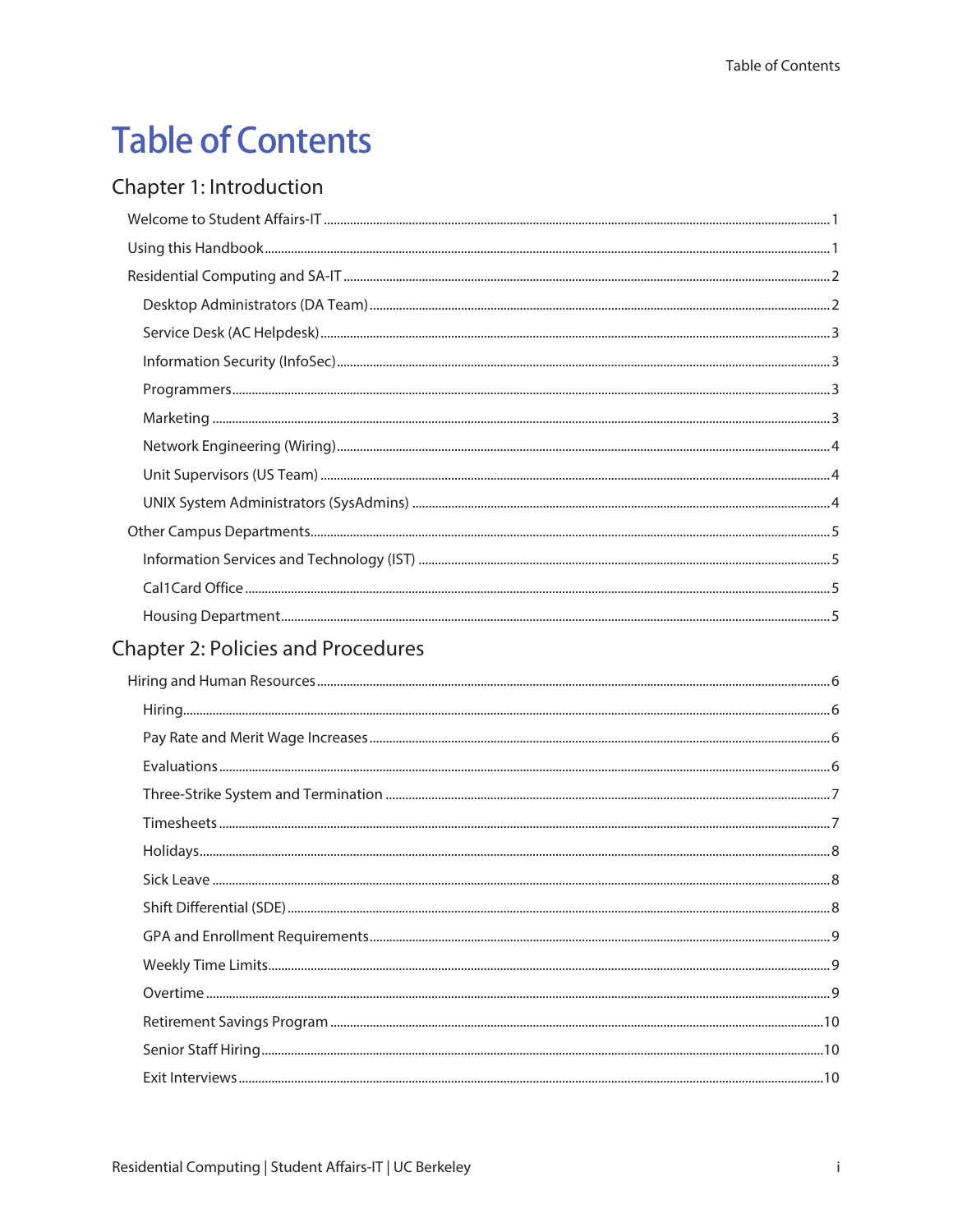#### Chapter 2: Policies and Procedures (continued)

#### **Chapter 3: Summer Operations**

#### **Chapter 4: Normal Operations**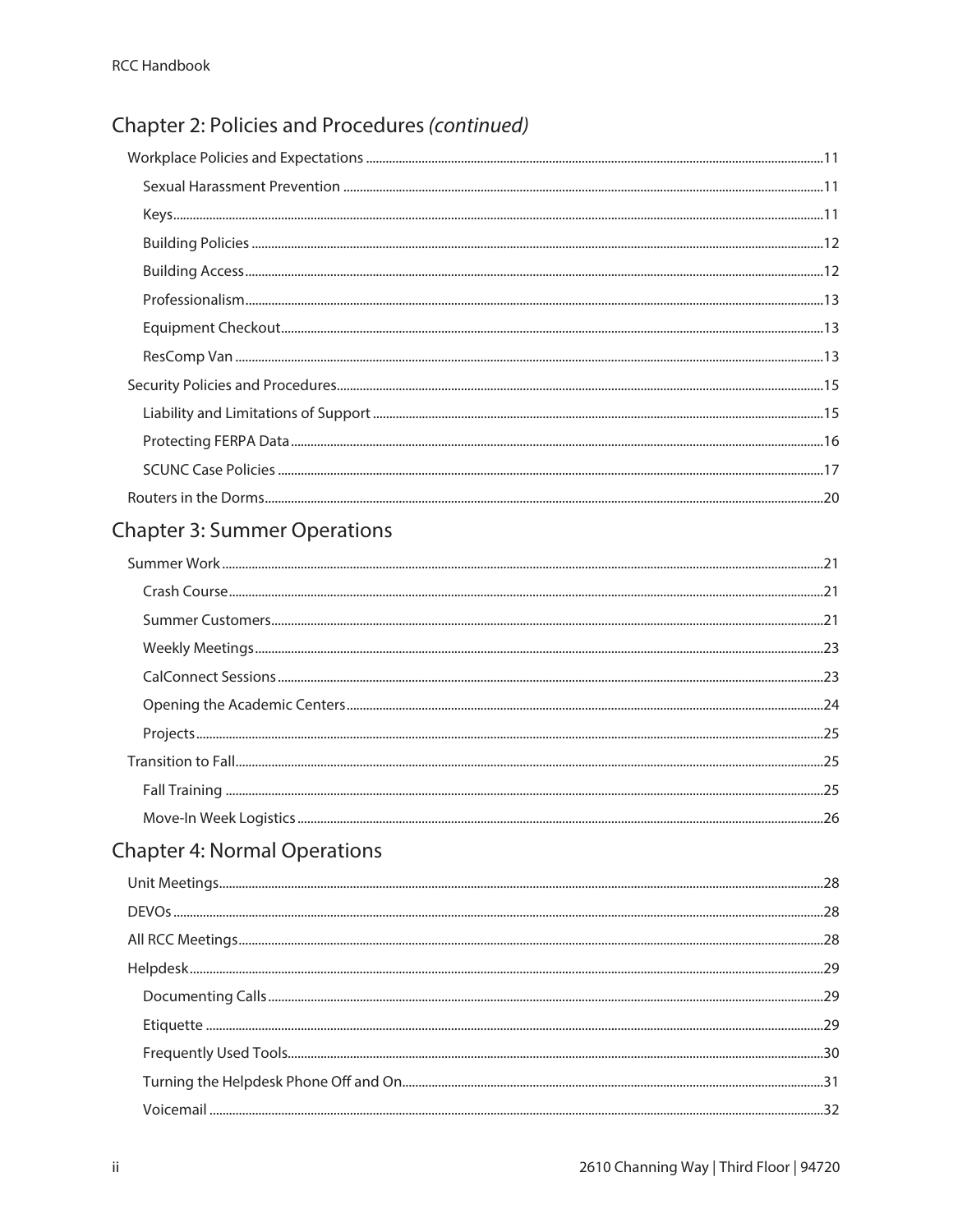### Chapter 4: Normal Operations (continued)

| <b>Chapter 5: Family Housing Specifics</b>  |  |
|---------------------------------------------|--|
|                                             |  |
|                                             |  |
|                                             |  |
|                                             |  |
|                                             |  |
|                                             |  |
|                                             |  |
|                                             |  |
|                                             |  |
| <b>Chapter 6: Electronic Communications</b> |  |
|                                             |  |
|                                             |  |
|                                             |  |
|                                             |  |
|                                             |  |
|                                             |  |
|                                             |  |
|                                             |  |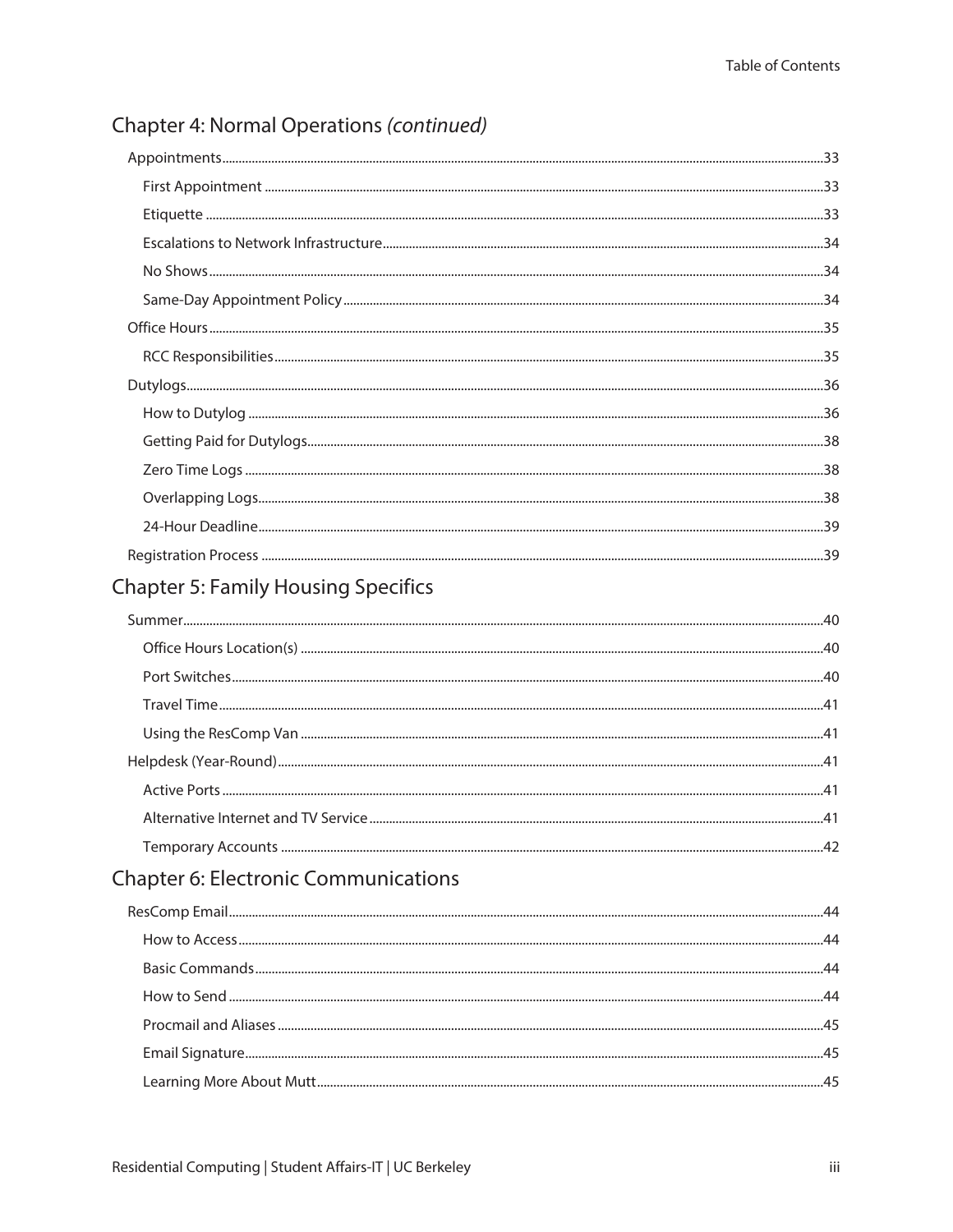#### Chapter 6: Electronic Communications (continued)

| <b>Chapter 7: Support Models</b> |  |
|----------------------------------|--|
|                                  |  |
|                                  |  |
|                                  |  |
|                                  |  |
|                                  |  |
|                                  |  |
|                                  |  |
|                                  |  |
|                                  |  |
| Chapter 8: Internals             |  |
|                                  |  |
|                                  |  |
|                                  |  |
|                                  |  |
|                                  |  |
|                                  |  |
|                                  |  |
|                                  |  |
|                                  |  |
|                                  |  |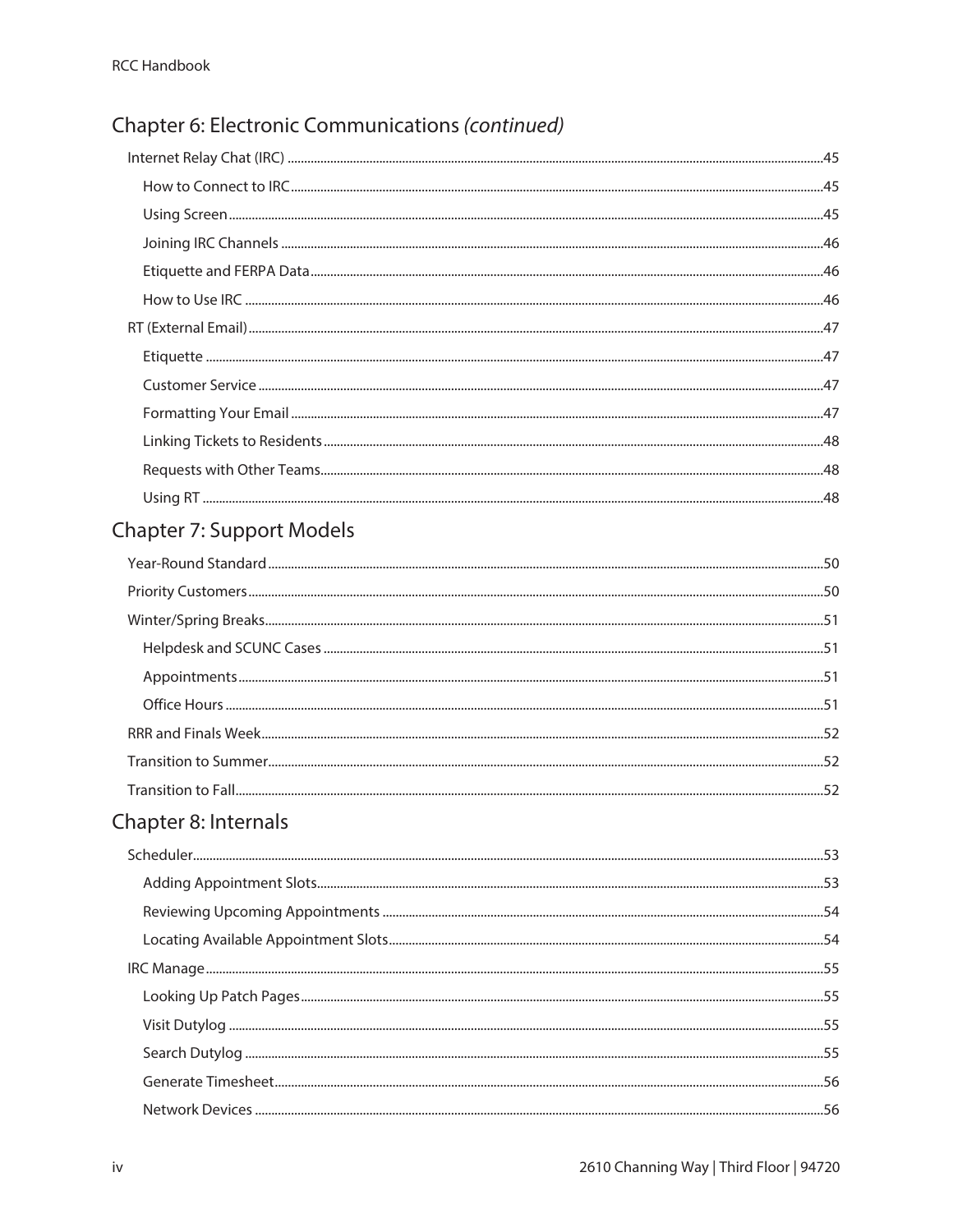### Chapter 8: Internals (continued)

| Chapter 9: Appendix |  |
|---------------------|--|
|                     |  |
|                     |  |
|                     |  |
|                     |  |
|                     |  |
|                     |  |
|                     |  |
|                     |  |
|                     |  |
|                     |  |
|                     |  |
|                     |  |
|                     |  |
|                     |  |
|                     |  |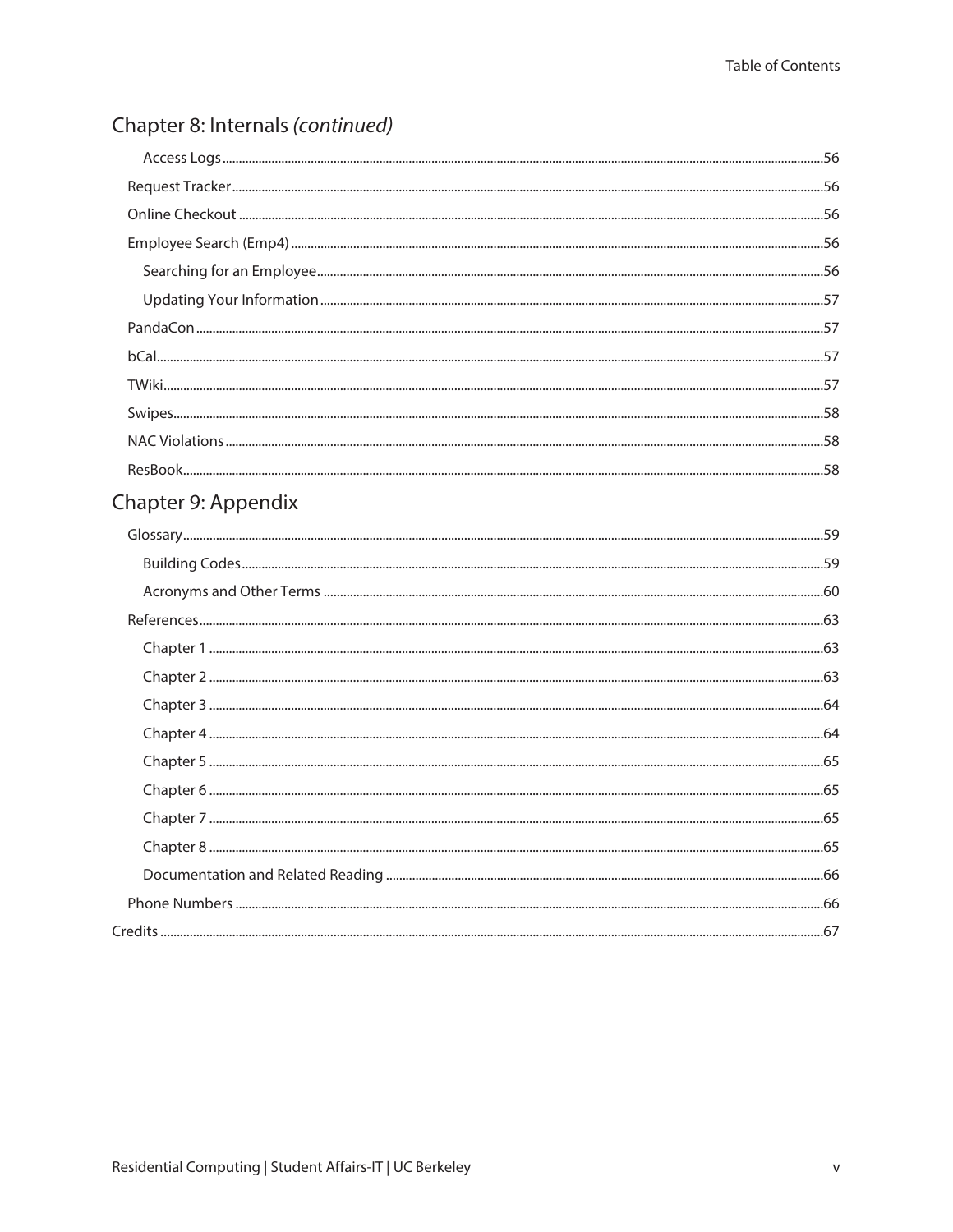RCC Handbook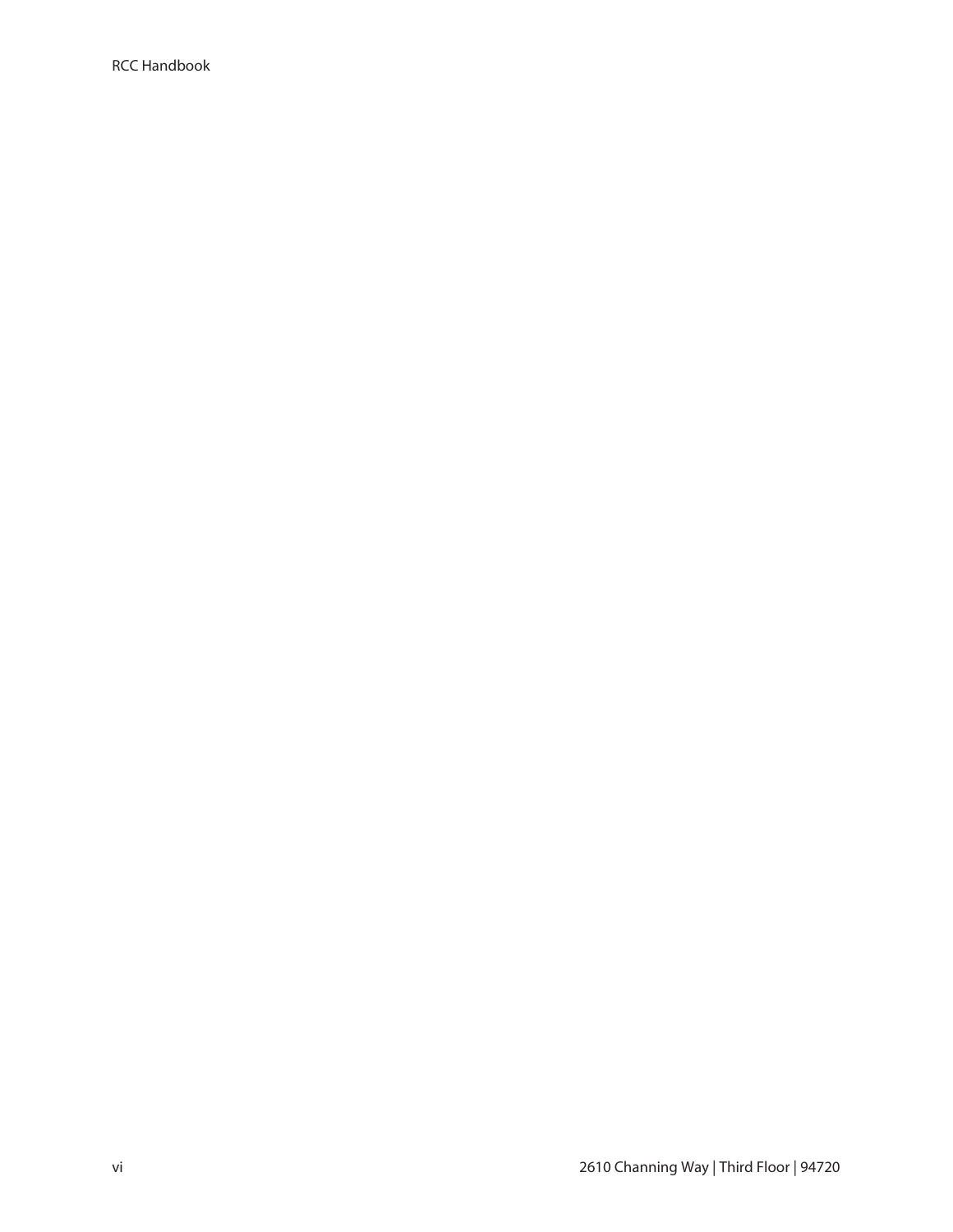## Chapter 1: Introduction

### Welcome to Student Affairs-IT

Congratulations on becoming an RCC and joining Residential Computing (ResComp) & Student Affairs-IT (SA-IT)! This handbook is intended to help you adjust to your position, with its many complex facets, as well as to help you learn more about this organization.

While as an RCC, you will receive a week's worth of training in the fall, it is never enough time to cover everything that this job involves—even if you manage to remember everything we try to teach you. Do not use this as a replacement for asking for help, but rather as a reference to help answer your questions when there is no one available to assist you.

If you are really motivated, read this in your spare time. Become an expert on ResComp—you will find that the more you put into this job, the more rewards you get in return. There are a lot of opportunities ahead of you, not just a promotion in the form of a senior staff role, but invaluable job and life experiences that will make you more competitive than your fellow college graduates when career hunting comes. Welcome to ResComp!

### Using this Handbook

Each section in this handbook addresses a task and/or period during the year that you will be working on. While you will find that some of the section headers are similar, they will refer to each aspect of your job in the respective context of that section and chapter.

- Chapter 1 focuses on familiarizing you with the organization, while Chapter 2 covers the details of our policies and the nuances of HR, timesheets, paychecks, etc., that you may find helpful to be aware of.
- Chapter 3 and 4 cover the typical tasks you will perform as an RCC, both during the summer and the academic school year (fall and spring). Chapter 4 also includes basic registration steps for residents.
- Chapter 5 contains specific details that you may need to know when working with residents at the University Village, Albany (UVA), which is the unit that houses families of students and faculty. Even if you are not a UVA RCC, this will provide information that you need to know when you encounter these residents during helpdesk, or if you decide to work during the summer.
- Chapter 6 addresses the various forms of electronic communication, such as email and our chat system, which you will use as an RCC. This includes the policies and procedures involved with each one, as well as etiquette that you should be aware of.
- Chapter 7 is an overview of how our support model changes throughout the year, while some of this is explained in Chapters 3 and 4, this chapter covers this topic more thoroughly.
- Chapter 8 provides an overview of our internal tools that you will use as an RCC. These tools help diagnose connection issues, and manage service requests from our customers. There are also a number of resources that will help you collaborate with other employees.
- Chapter 9 provides a table of acronyms, a list of helpful phone numbers, and an index of links and additional resources when this handbook and your training and experience fail to provide a possible solution.

**Keep in mind that information in this handbook is always subject to change.** When available, links at the end of each section will point to other documentation on that subject. This will be useful, assuming these online resources will be kept up-to-date. If one or both resources are not updated, please take note and notify your Unit Supervisor to update the appropriate page(s).